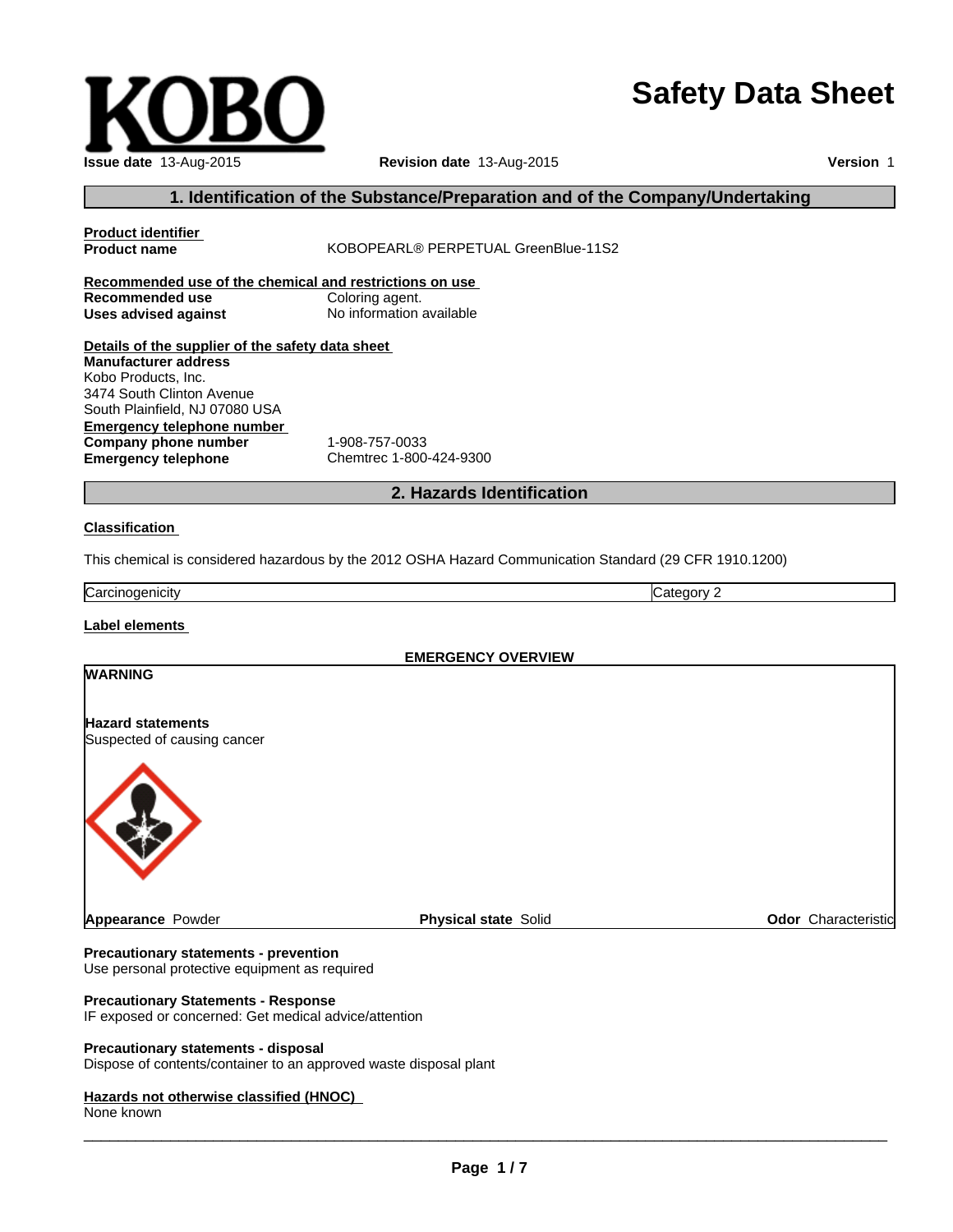### **Other Information**

No information available

### **3. Composition/information on Ingredients**

 $\_$  ,  $\_$  ,  $\_$  ,  $\_$  ,  $\_$  ,  $\_$  ,  $\_$  ,  $\_$  ,  $\_$  ,  $\_$  ,  $\_$  ,  $\_$  ,  $\_$  ,  $\_$  ,  $\_$  ,  $\_$  ,  $\_$  ,  $\_$  ,  $\_$  ,  $\_$  ,  $\_$  ,  $\_$  ,  $\_$  ,  $\_$  ,  $\_$  ,  $\_$  ,  $\_$  ,  $\_$  ,  $\_$  ,  $\_$  ,  $\_$  ,  $\_$  ,  $\_$  ,  $\_$  ,  $\_$  ,  $\_$  ,  $\_$  ,

| <b>Chemical Name</b>      | <b>CAS No</b> | Weight-%  |
|---------------------------|---------------|-----------|
| Synthetic Fluorphlogopite | 12003-38-2    | 51.0-57.0 |
| Silica                    | 7631-86-9     | 24.5-30.5 |
| Titanium dioxide          | 13463-67-7    | 12.0-17.5 |
| Triethoxycaprylylsilane   | 2943-75-1     | 1.0-3.0   |

| 4. First aid measures                                       |                                                                                                                                    |  |
|-------------------------------------------------------------|------------------------------------------------------------------------------------------------------------------------------------|--|
| <b>First aid measures</b>                                   |                                                                                                                                    |  |
| <b>General advice</b>                                       | If symptoms persist, call a physician.                                                                                             |  |
| Eye contact                                                 | Rinse immediately with plenty of water, also under the eyelids, for at least 15 minutes. If<br>symptoms persist, call a physician. |  |
| <b>Skin contact</b>                                         | Wash off immediately with soap and plenty of water while removing all contaminated<br>clothes and shoes.                           |  |
| Inhalation                                                  | Remove to fresh air. If breathing is irregular or stopped, administer artificial respiration.                                      |  |
| Ingestion                                                   | If swallowed, do not induce vomiting: seek medical advice immediately and show this<br>container or label.                         |  |
| Self-protection of the first aider                          | Use personal protective equipment as required.                                                                                     |  |
| Most important symptoms and effects, both acute and delayed |                                                                                                                                    |  |
| <b>Symptoms</b>                                             | No known effects under normal use conditions.                                                                                      |  |
|                                                             | Indication of any immediate medical attention and special treatment needed                                                         |  |
| Note to physicians                                          | Effects of exposure (inhalation, ingestion or skin contact) to substance may be delayed.                                           |  |
|                                                             |                                                                                                                                    |  |

### **5. Fire-fighting measures**

### **Suitable extinguishing media**

Use extinguishing measures that are appropriate to local circumstances and the surrounding environment.

**Unsuitable extinguishing media** No information available.

### **Specific hazards arising from the chemical**

None in particular.

**Explosion data Sensitivity to mechanical impact** None. **Sensitivity to static discharge** None.

**Protective equipment and precautions for firefighters** Use personal protective equipment as required.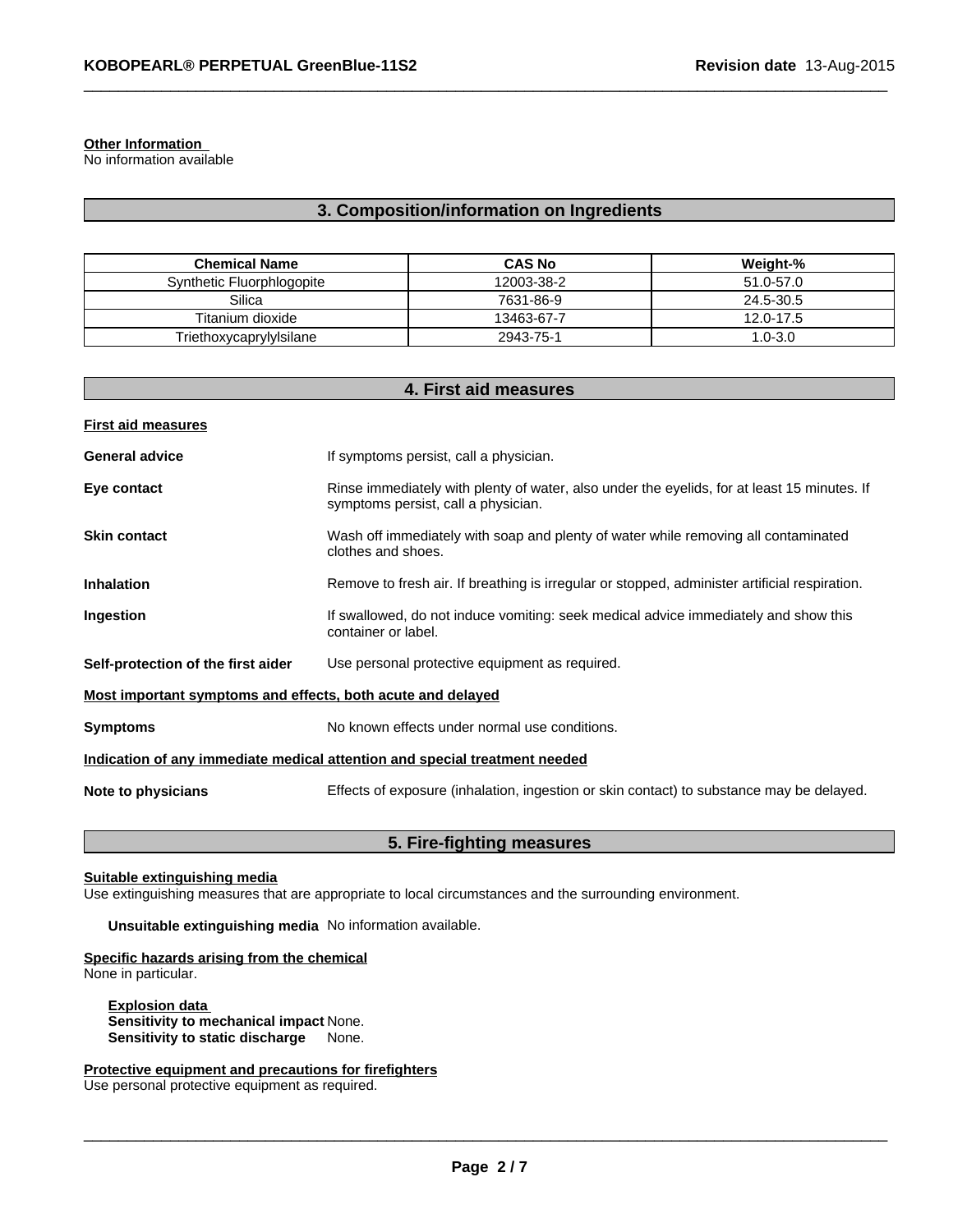## **6. Accidental release measures**

 $\_$  ,  $\_$  ,  $\_$  ,  $\_$  ,  $\_$  ,  $\_$  ,  $\_$  ,  $\_$  ,  $\_$  ,  $\_$  ,  $\_$  ,  $\_$  ,  $\_$  ,  $\_$  ,  $\_$  ,  $\_$  ,  $\_$  ,  $\_$  ,  $\_$  ,  $\_$  ,  $\_$  ,  $\_$  ,  $\_$  ,  $\_$  ,  $\_$  ,  $\_$  ,  $\_$  ,  $\_$  ,  $\_$  ,  $\_$  ,  $\_$  ,  $\_$  ,  $\_$  ,  $\_$  ,  $\_$  ,  $\_$  ,  $\_$  ,

### **Personal precautions, protective equipment and emergency procedures**

| <b>Personal precautions</b>                          | Use personal protective equipment as required. Avoid contact with eyes. Wash thoroughly<br>after handling. |
|------------------------------------------------------|------------------------------------------------------------------------------------------------------------|
| For emergency responders                             | Use personal protective equipment as required.                                                             |
| <b>Environmental precautions</b>                     | Collect spillage. Do not allow into any sewer, on the ground or into any body of water.                    |
| Methods and material for containment and cleaning up |                                                                                                            |
| <b>Methods for containment</b>                       | Prevent further leakage or spillage if safe to do so.                                                      |
| Methods for cleaning up                              | Avoid creating dust. Sweep up and shovel into suitable containers for disposal.                            |
| Prevention of secondary hazards                      | Clean contaminated objects and areas thoroughly observing environmental regulations.                       |

| 7. Handling and Storage                                      |                                                                                                                      |  |
|--------------------------------------------------------------|----------------------------------------------------------------------------------------------------------------------|--|
| <b>Precautions for safe handling</b>                         |                                                                                                                      |  |
| Advice on safe handling                                      | Use personal protective equipment as required. Use only in well-ventilated areas. Wash<br>thoroughly after handling. |  |
| Conditions for safe storage, including any incompatibilities |                                                                                                                      |  |
| <b>Storage conditions</b>                                    | Keep container tightly closed in a dry and well-ventilated place. Store at ambient conditions.                       |  |
| Incompatible materials                                       | Strong oxidizing agents. Strong acids.                                                                               |  |

# **8. Exposure Controls/Personal Protection**

### **Control parameters**

### **Exposure guidelines**

| <b>Chemical Name</b> | <b>ACGIH TLV</b>         | <b>OSHA PEL</b>                          | <b>NIOSH IDLH</b>           |
|----------------------|--------------------------|------------------------------------------|-----------------------------|
| Silica               |                          | TWA: 20 mppcf                            | IDLH: $3000 \text{ mg/m}^3$ |
| 7631-86-9            |                          | : (80)/(% SiO2) mg/m <sup>3</sup> TWA    | TWA: 6 $ma/m3$              |
| Titanium dioxide     | TWA: $10 \text{ mg/m}^3$ | TWA: $15 \text{ mg/m}^3$ total dust      | IDLH: $5000 \text{ mg/m}^3$ |
| 13463-67-7           |                          | (vacated) TWA: $10 \text{ mg/m}^3$ total |                             |
|                      |                          | dust                                     |                             |

### **Appropriate engineering controls**

| <b>Engineering controls</b>           | Ensure adequate ventilation, especially in confined areas.                |
|---------------------------------------|---------------------------------------------------------------------------|
|                                       | Individual protection measures, such as personal protective equipment     |
| <b>Eye/face protection</b>            | Wear safety glasses with side shields (or goggles).                       |
| Skin and body protection              | Wear protective gloves and protective clothing.                           |
| <b>Respiratory protection</b>         | In case of insufficient ventilation, wear suitable respiratory equipment. |
| <b>General hygiene considerations</b> | Handle in accordance with good industrial hygiene and safety practice.    |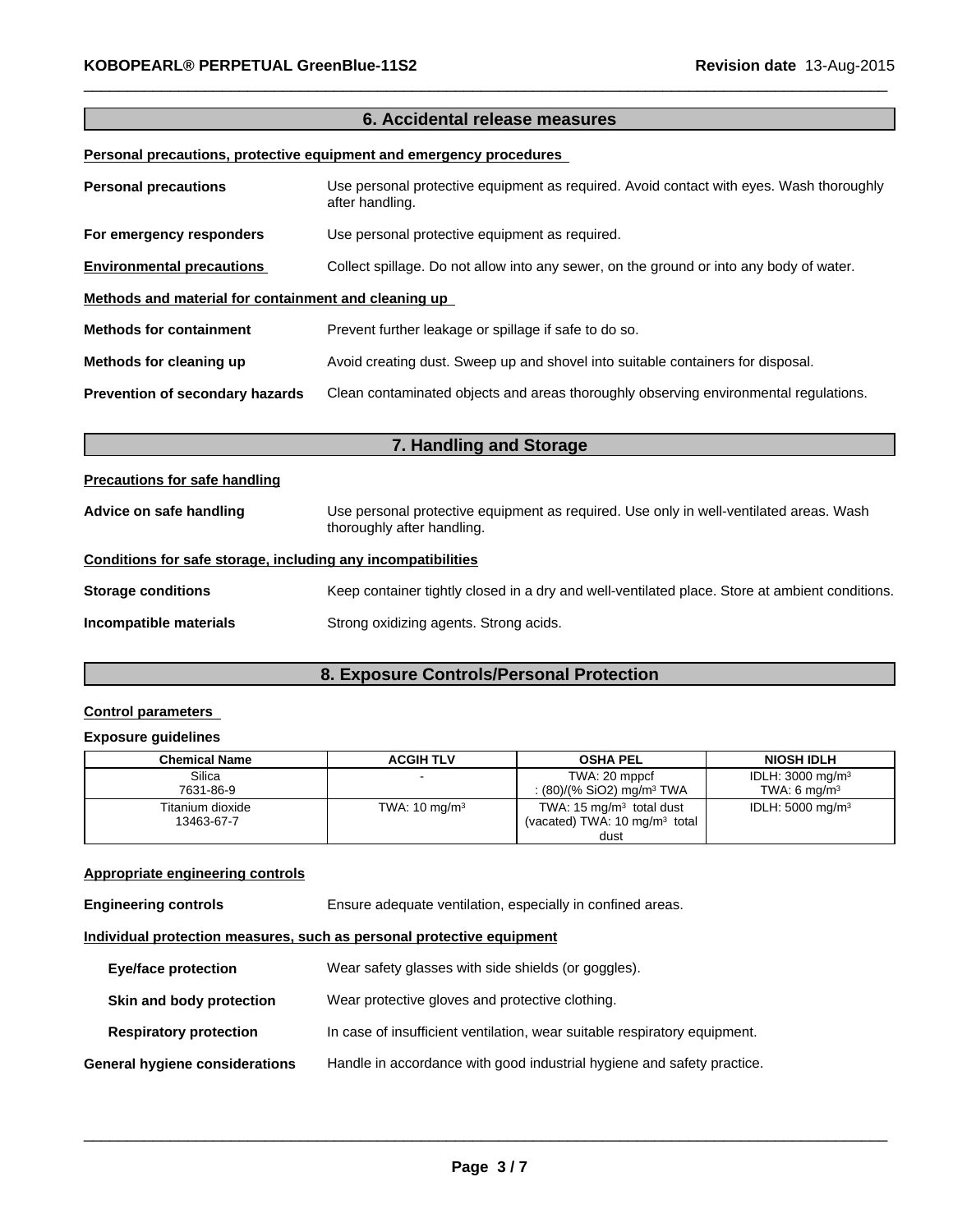### **9. Physical and Chemical Properties**

 $\_$  ,  $\_$  ,  $\_$  ,  $\_$  ,  $\_$  ,  $\_$  ,  $\_$  ,  $\_$  ,  $\_$  ,  $\_$  ,  $\_$  ,  $\_$  ,  $\_$  ,  $\_$  ,  $\_$  ,  $\_$  ,  $\_$  ,  $\_$  ,  $\_$  ,  $\_$  ,  $\_$  ,  $\_$  ,  $\_$  ,  $\_$  ,  $\_$  ,  $\_$  ,  $\_$  ,  $\_$  ,  $\_$  ,  $\_$  ,  $\_$  ,  $\_$  ,  $\_$  ,  $\_$  ,  $\_$  ,  $\_$  ,  $\_$  ,

### **Information on basic physical and chemical properties**

| <b>Physical state</b>            | Solid                    |                          |                          |
|----------------------------------|--------------------------|--------------------------|--------------------------|
| Appearance                       | Powder                   | Odor                     | Characteristic           |
| <b>Color</b>                     | Green Blue               | <b>Odor threshold</b>    | No information available |
|                                  |                          |                          |                          |
| <b>Property</b>                  | <b>Values</b>            | Remarks •                |                          |
| рH                               |                          | No information available |                          |
| Melting point/freezing point     |                          | No information available |                          |
| Boiling point / boiling range    |                          | No information available |                          |
| <b>Flash point</b>               |                          | No information available |                          |
| <b>Evaporation rate</b>          |                          | No information available |                          |
| Flammability (solid, gas)        |                          | No information available |                          |
| <b>Flammability limit in air</b> |                          |                          |                          |
| <b>Upper flammability limit</b>  |                          | No information available |                          |
| Lower flammability limit         |                          | No information available |                          |
| Vapor pressure                   |                          | No information available |                          |
| <b>Vapor density</b>             |                          | No information available |                          |
| <b>Specific gravity</b>          |                          | No information available |                          |
| <b>Water solubility</b>          | Insoluble in water       |                          |                          |
| Solubility in other solvents     |                          | No information available |                          |
| <b>Partition coefficient</b>     |                          | No information available |                          |
| <b>Autoignition temperature</b>  |                          | No information available |                          |
| <b>Decomposition temperature</b> |                          | No information available |                          |
| <b>Kinematic viscosity</b>       |                          | No information available |                          |
| <b>Dynamic viscosity</b>         |                          | No information available |                          |
| <b>Explosive properties</b>      |                          | No information available |                          |
| <b>Oxidizing properties</b>      |                          | No information available |                          |
|                                  |                          |                          |                          |
| <b>Other Information</b>         |                          |                          |                          |
| <b>Softening point</b>           | No information available |                          |                          |
| Molecular weight                 | No information available |                          |                          |
| VOC content (%)                  | No information available |                          |                          |
| <b>Density</b>                   | No information available |                          |                          |
| <b>Bulk density</b>              | No information available |                          |                          |

# **10. Stability and Reactivity**

**Reactivity**  No data available

**Chemical stability** Stable under normal conditions.

**Possibility of hazardous reactions** None under normal processing.

**Hazardous polymerization** Hazardous polymerization does not occur.

**Conditions to avoid** None known.

**Incompatible materials** Strong oxidizing agents. Strong acids.

### **Hazardous decomposition products**

None under normal use conditions.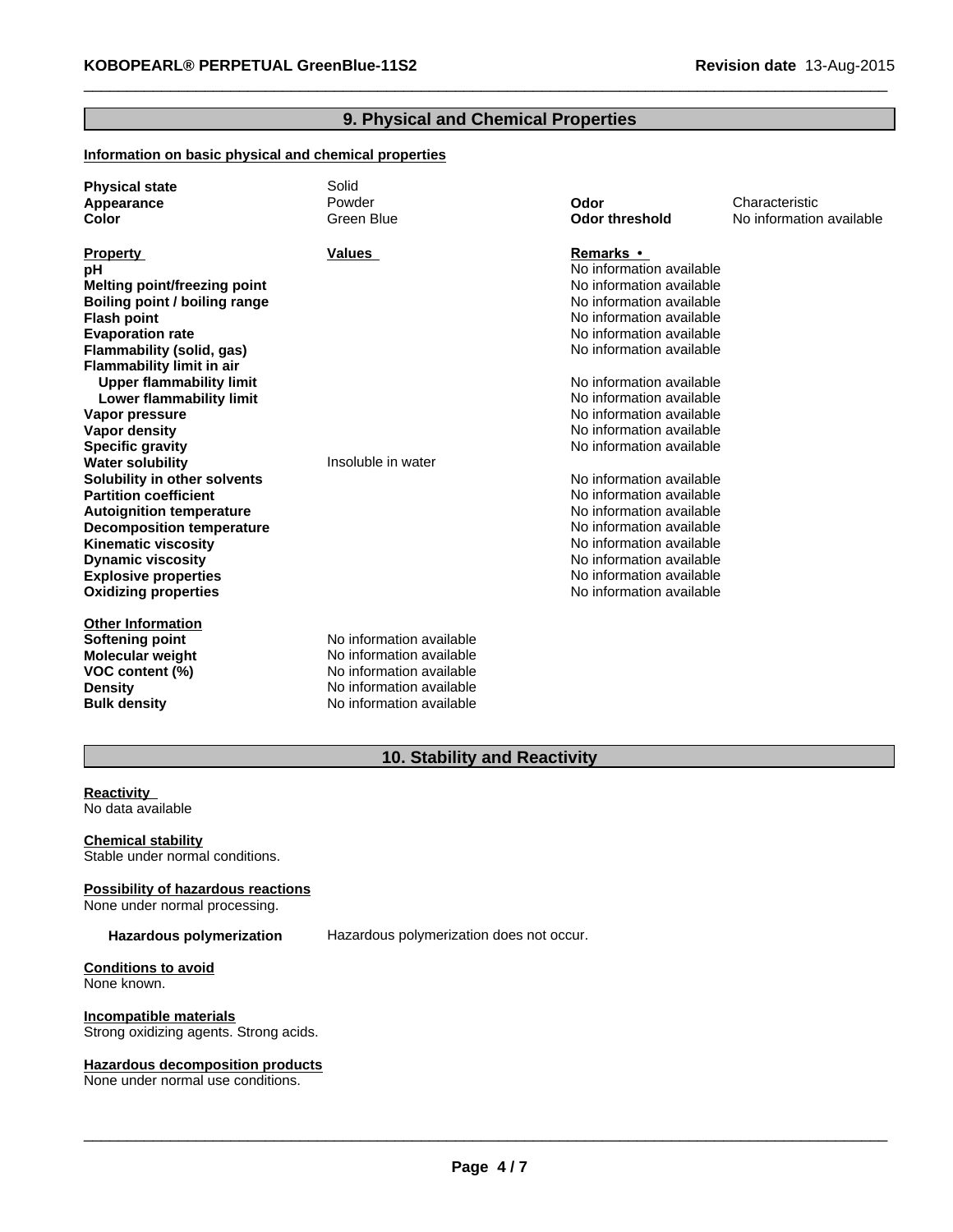### **11. Toxicological Information**

 $\_$  ,  $\_$  ,  $\_$  ,  $\_$  ,  $\_$  ,  $\_$  ,  $\_$  ,  $\_$  ,  $\_$  ,  $\_$  ,  $\_$  ,  $\_$  ,  $\_$  ,  $\_$  ,  $\_$  ,  $\_$  ,  $\_$  ,  $\_$  ,  $\_$  ,  $\_$  ,  $\_$  ,  $\_$  ,  $\_$  ,  $\_$  ,  $\_$  ,  $\_$  ,  $\_$  ,  $\_$  ,  $\_$  ,  $\_$  ,  $\_$  ,  $\_$  ,  $\_$  ,  $\_$  ,  $\_$  ,  $\_$  ,  $\_$  ,

### **Information on likely routes of exposure**

### **Product information**

| <b>Inhalation</b>   | No data available. |
|---------------------|--------------------|
| Eye contact         | No data available. |
| <b>Skin contact</b> | No data available. |
| Ingestion           | No data available. |

### **Component information**

| <b>Chemical Name</b>                   | Oral LD50                | Dermal LD50             | <b>Inhalation LC50</b> |
|----------------------------------------|--------------------------|-------------------------|------------------------|
| Silica<br>7631-86-9                    | $>$ 5000 mg/kg (Rat)     | $>$ 2000 mg/kg (Rabbit) | $> 2.2$ mg/L (Rat) 1 h |
| Titanium dioxide<br>13463-67-7         | $> 10000$ mg/kg (Rat)    |                         |                        |
| Triethoxycaprylylsilane<br>  2943-75-1 | $= 10060 \mu L/kg$ (Rat) | $=$ 5910 µL/kg (Rabbit) |                        |

### **Information on toxicological effects**

**Symptoms** No information available.

### **Delayed and immediate effects as well as chronic effects from short and long-term exposure**

**Skin corrosion/irritation** No information available.<br>**Serious eve damage/eve irritation** No information available. **Serious eye damage/eye irritation Irritation**<br> **Corrosivity** No information available.<br>
No information available. **Corrosivity Corrosivity No information available.**<br> **Sensitization** Mo information available. **Germ cell mutagenicity** 

No information available.<br>No information available. **Carcinogenicity** This product contains one or more substances which are classified by IARC as carcinogenic to humans (Group I), probably carcinogenic to humans (Group 2A) or possibly carcinogenic to humans (Group 2B).

| <b>Chemical Name</b>           | <b>ACGIF</b> | <b>IARC</b> | NTI | $\sim$ u $\prime$ |
|--------------------------------|--------------|-------------|-----|-------------------|
| Titanium dioxide<br>13463-67-7 |              | Group 2B    |     |                   |

*IARC (International Agency for Research on Cancer)*

*Group 2B - Possibly Carcinogenic to Humans*

*OSHA (Occupational Safety and Health Administration of the US Department of Labor)*

*X - Present*

**STOT - repeated exposure<br>Aspiration hazard** 

**Reproductive toxicity** No information available.<br>**STOT - single exposure** No information available. **STOT - single exposure** No information available.<br> **STOT - repeated exposure** No information available. No information available.

### **12. Ecological Information**

### **Ecotoxicity**

| <b>Chemical Name</b> | Algae/aguatic plants             | Fish                                             | <b>Toxicity to</b><br><b>Microorganisms</b> | Crustacea                                  |
|----------------------|----------------------------------|--------------------------------------------------|---------------------------------------------|--------------------------------------------|
| Silica<br>7631-86-9  | 440: 72 h<br>Pseudokirchneriella | 5000: 96 h Brachydanio rerio<br>mg/L LC50 static |                                             | 7600: 48 h Ceriodaphnia<br>dubia mg/L EC50 |
|                      | subcapitata mg/L EC50            |                                                  |                                             |                                            |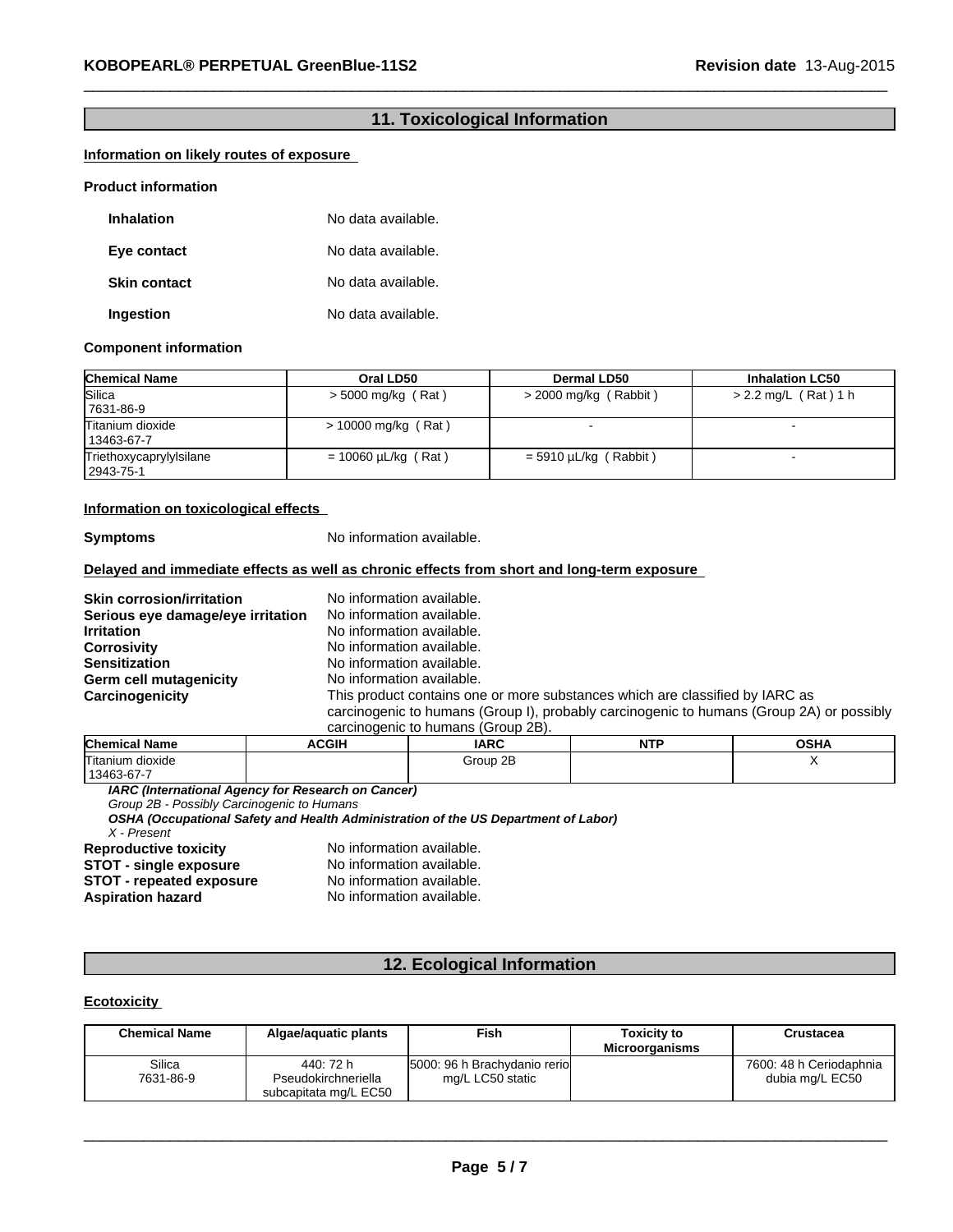# **Persistence and degradability**

No information available.

**Bioaccumulation** No information available.

**Other adverse effects** No information available

# **13. Disposal Considerations**

 $\_$  ,  $\_$  ,  $\_$  ,  $\_$  ,  $\_$  ,  $\_$  ,  $\_$  ,  $\_$  ,  $\_$  ,  $\_$  ,  $\_$  ,  $\_$  ,  $\_$  ,  $\_$  ,  $\_$  ,  $\_$  ,  $\_$  ,  $\_$  ,  $\_$  ,  $\_$  ,  $\_$  ,  $\_$  ,  $\_$  ,  $\_$  ,  $\_$  ,  $\_$  ,  $\_$  ,  $\_$  ,  $\_$  ,  $\_$  ,  $\_$  ,  $\_$  ,  $\_$  ,  $\_$  ,  $\_$  ,  $\_$  ,  $\_$  ,

# **Waste treatment methods**

| Disposal of wastes     | Disposal should be in accordance with applicable regional, national and local laws and<br>regulations. |
|------------------------|--------------------------------------------------------------------------------------------------------|
| Contaminated packaging | Disposal should be in accordance with applicable regional, national and local laws and<br>regulations. |

### **14. Transport Information**

| <b>DOT</b>  | Not regulated |
|-------------|---------------|
| ICAO (air)  | Not regulated |
| <b>IATA</b> | Not regulated |
| <b>IMDG</b> | Not regulated |
| <b>RID</b>  | Not regulated |
| <b>ADR</b>  | Not regulated |

### **15. Regulatory information**

| <b>International inventories</b> |                |
|----------------------------------|----------------|
| <b>TSCA</b>                      | Complies       |
| <b>DSL/NDSL</b>                  | Complies       |
| <b>EINECS/ELINCS</b>             | Complies       |
| <b>ENCS</b>                      | Not Determined |
| <b>IECSC</b>                     | Complies       |
| <b>KECL</b>                      | Complies       |
| <b>PICCS</b>                     | Complies       |
| <b>AICS</b>                      | Complies       |

**Legend:** 

**TSCA** - United States Toxic Substances Control Act Section 8(b) Inventory **DSL/NDSL** - Canadian Domestic Substances List/Non-Domestic Substances List **EINECS/ELINCS** - European Inventory of Existing Chemical Substances/European List of Notified Chemical Substances **ENCS** - Japan Existing and New Chemical Substances **IECSC** - China Inventory of Existing Chemical Substances **KECL** - Korean Existing and Evaluated Chemical Substances **PICCS** - Philippines Inventory of Chemicals and Chemical Substances **AICS** - Australian Inventory of Chemical Substances